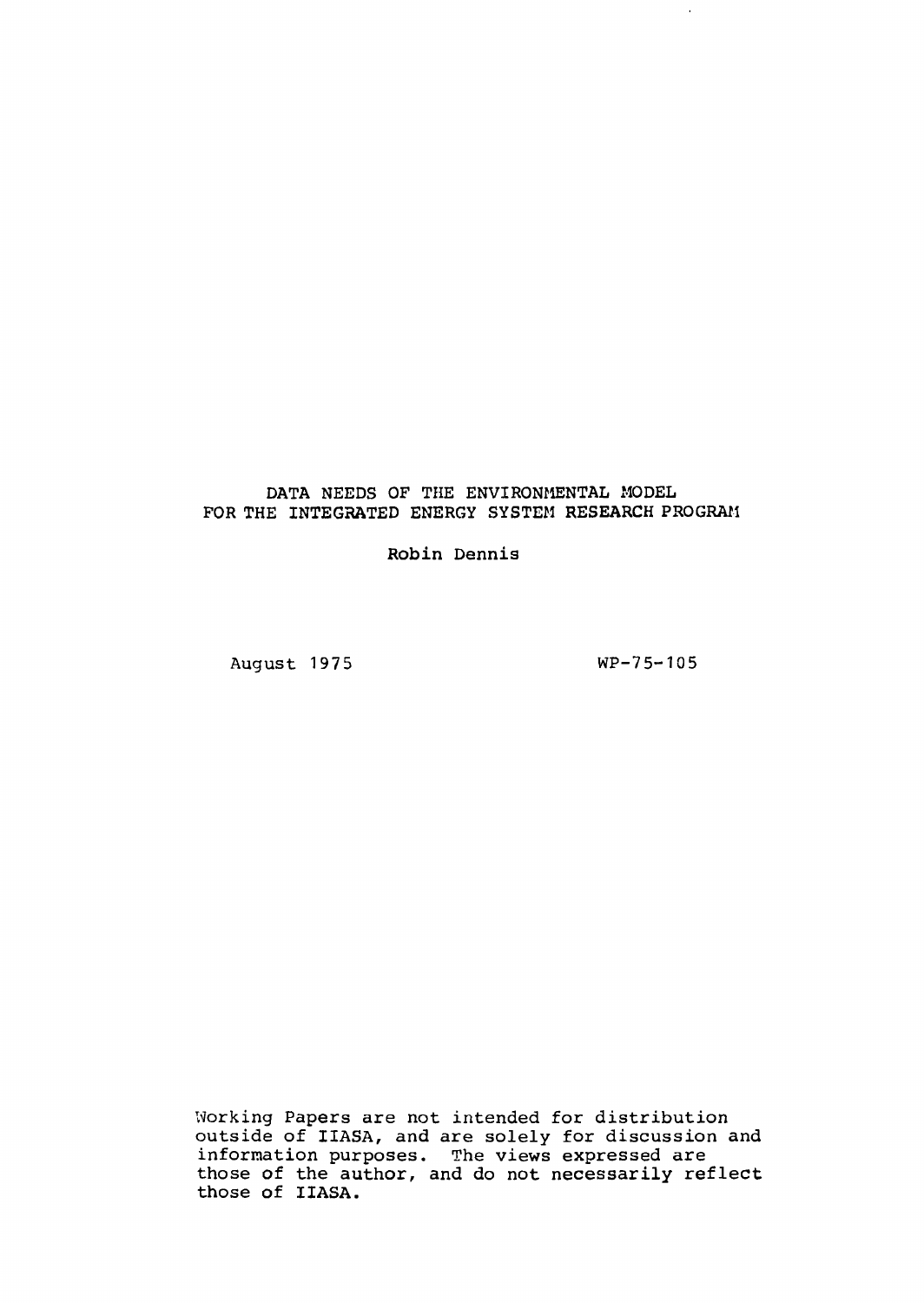$\epsilon$  $\star$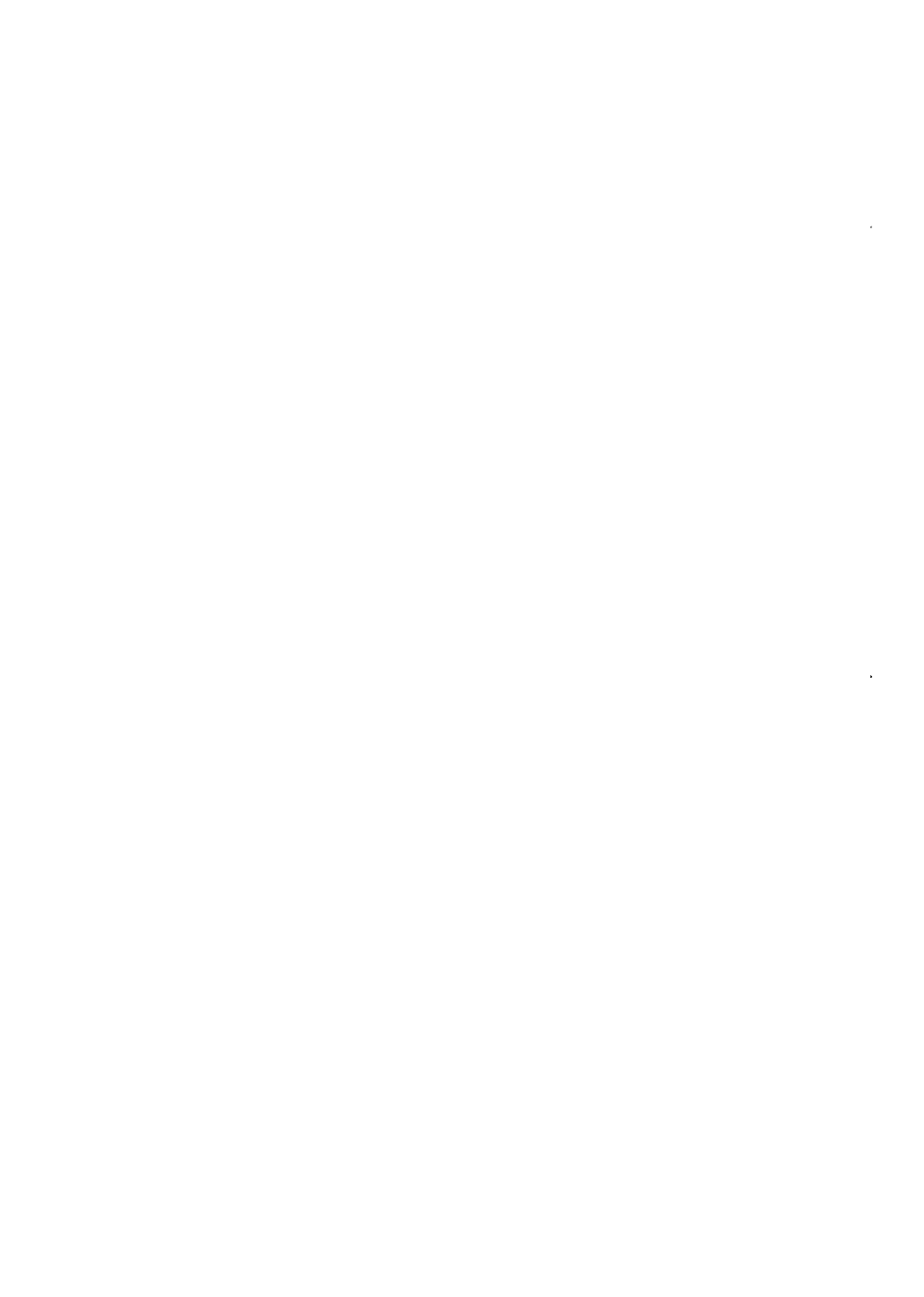## DATA NEEDS OF THE ENVIRONMENTAL MODEL FOR THE INTEGRATED ENERGY SYSTEM RESEARCH PROGRAM

Robin Dennis

### I. Introduction

This paper has the purpose of putting together under one cover a short diagramatic description and the data needs of the environmental submodels that will be used in the IIASA Integrated Energy System Research Program. The environmental impact model interacts with the energy conversion and supply sectors and the end-use demand sectors. The specific objective of the model is to simulate the year-to-year quantified environmental impacts resulting from direct energy use in the region of study. To remain within the purview of energy, impacts from indirect energy use or secondary pollution products are not considered in this model. Three major pathways of environmental impact can be identified and are shown in Figure 1. These are:

- (1) the impacts due to the emission of pollutants from the direct combination of energy in the demand sector (nonelectric) ,
- (2) the impacts due to the physical presence and use of the combustion machinery, e.g. land use requirements of cars and power plants, and
- (3) the impacts along the fuel chain of the supply sector (including electricity production).

The environmental impact model is directly concerned with (1) and (3). The impacts from (2) will be included in <sup>a</sup> qualitative manner in the analysis and discussion of the scenarios developed for this study.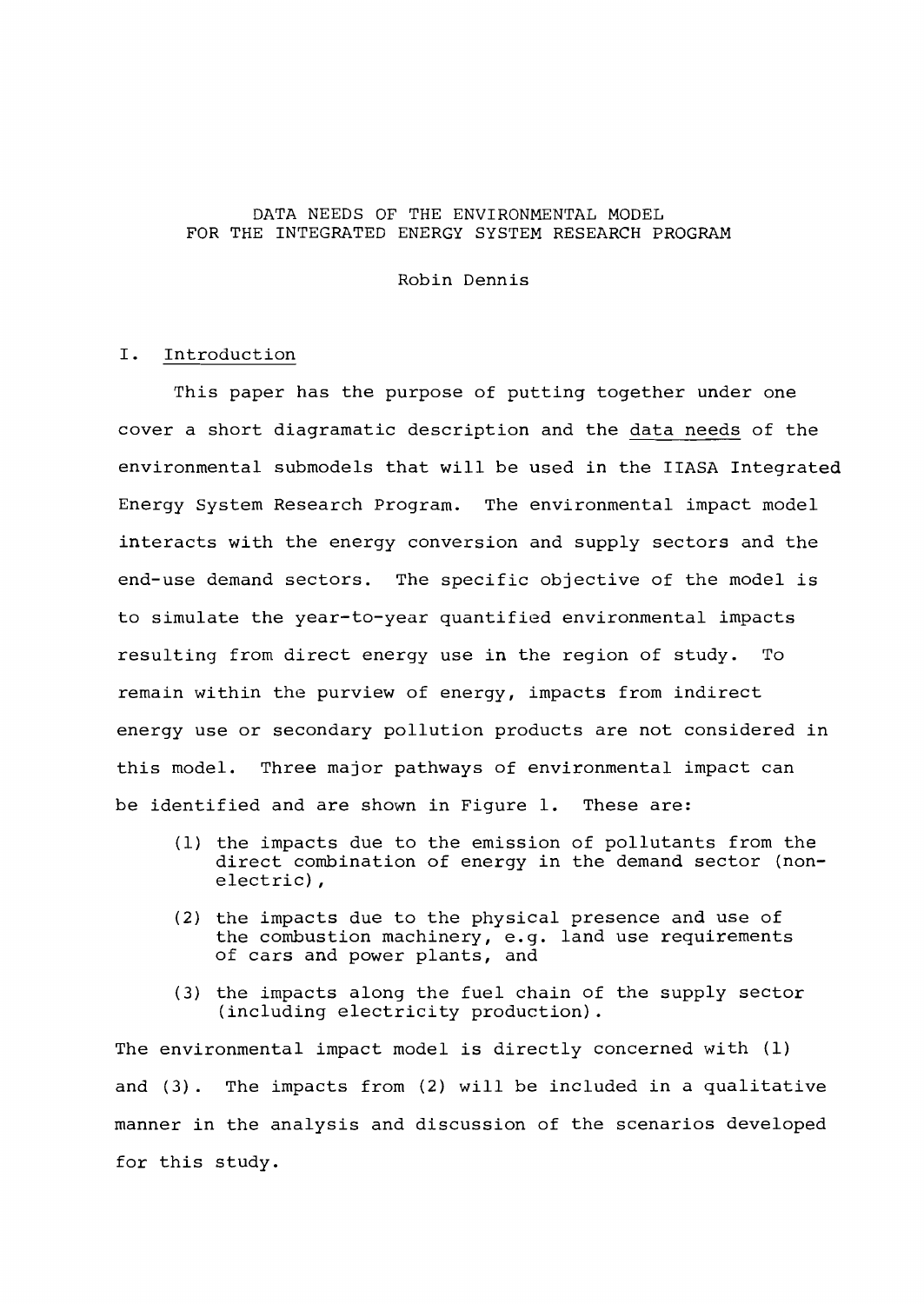

Figure 1 Pathways for Environmental Impact Analysis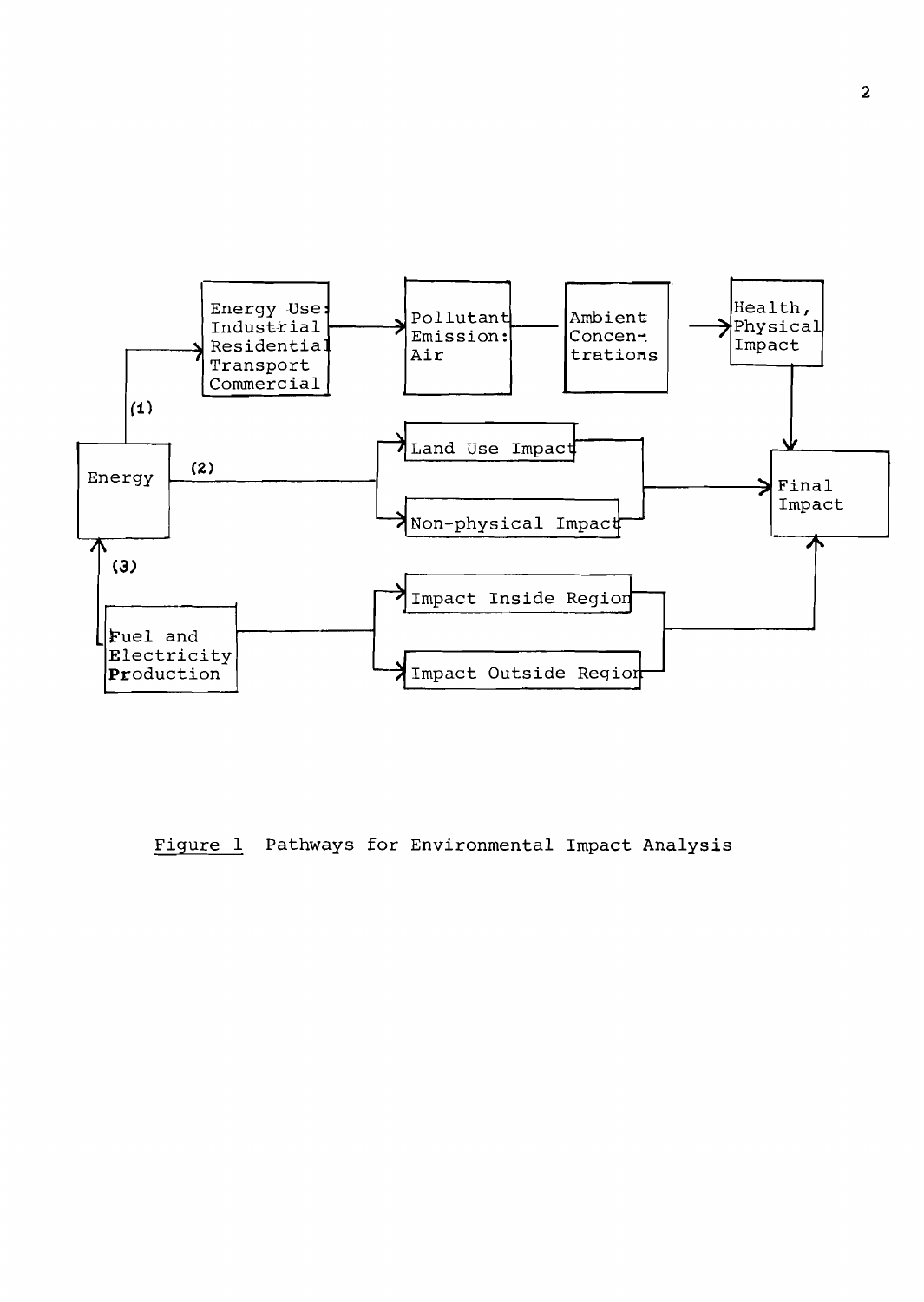Several IIASA people have primary responsibility for different submodels, and I list them here for reference sake. Demand Sector Impacts Emission Submodel - Koichi Ito

Dose-Impact Submodel - Robin Dennis Supply Sector Impacts (Electricity)

> Power Plant Impact Submodel - Bill Buehring Thermal Pollution (Water) - Harold Stehfest

This same division will be used for the presentation of the I am assuming here that energy use by submodel data needs. subregion and economic sector as needed is available for both the past and for future projections. For a discussion of a method for calculating the subregional energy use from regional energy data, see Dennis and Ito (WP-75-61).

#### II. Demand Sector Impacts

#### A. Emission Submodel

The first part of the emissions submodel can be illustrated by the schematic diagram of Figure 2.



Fiqure<sub>2</sub>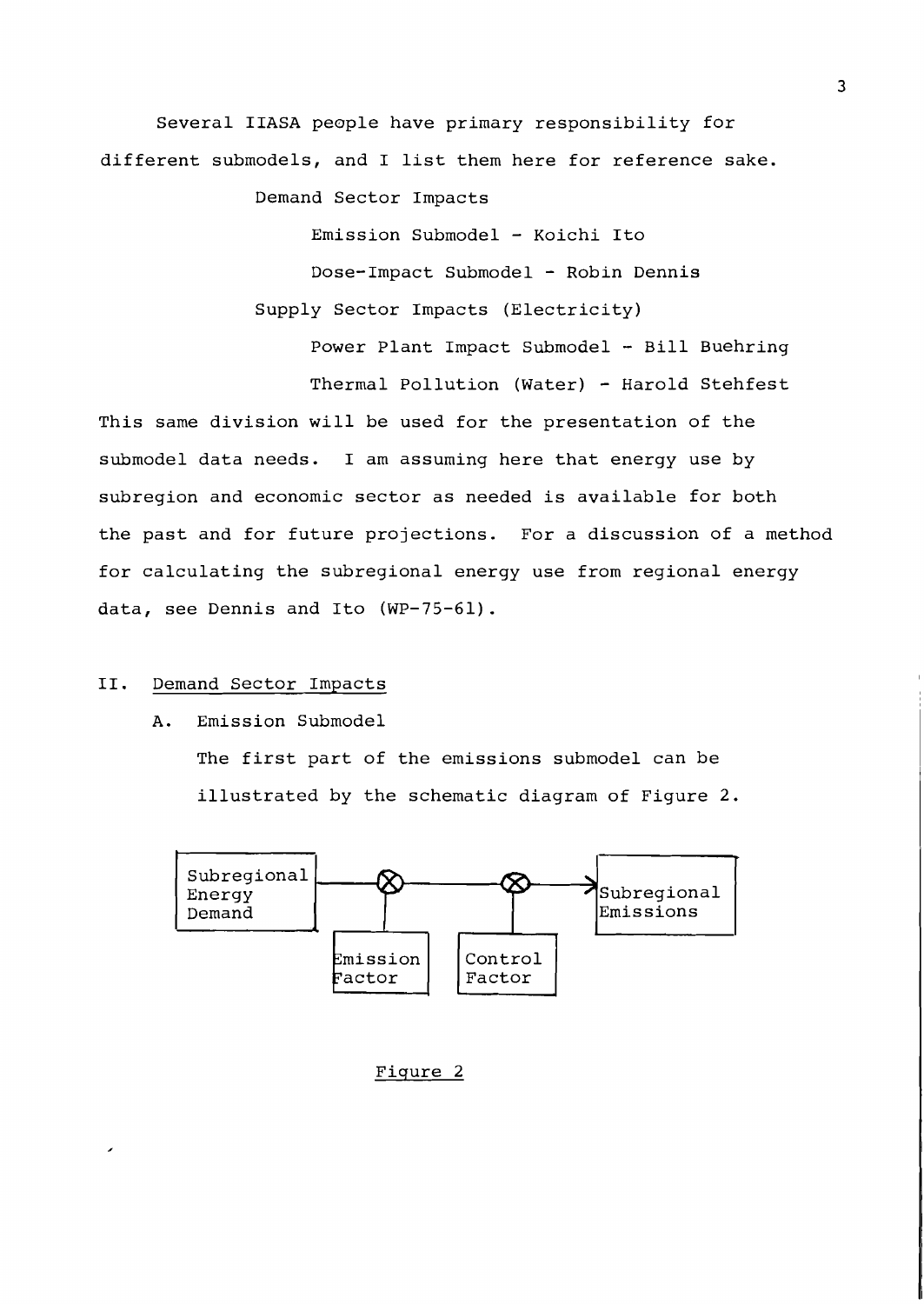- 1. Residential and Commercial Sectors
	- a. Emission Factors these need to be by fuel (coal, oil, gas) for  $\text{SO}_{\textbf{X}}^{\text{}}$ , P.M.,  $\text{NO}_{\textbf{X}^{\text{}}^{\text{}}$ , and  $\text{CO}_{\text{\text{-}}}$ In general there is <sup>a</sup> small difference between single home emissions and apartment or large building emissions. This should be ascertained.
- 2. Industrial Sector (by its subparts sectors in France, SIC's in Wisc.)
	- a. Emission Factors there are two components to the industrial emissions
		- $(1)$  that due to energy combustion and  $(2)$  that due to the process. that due to the process.

For the first, energy combustion, different industrial boilers have significantly different particulate matter (P.M.) emissions; therefore, <sup>a</sup> national average boiler type or emission factor needs to be either determined via data or assumed for each industrial sub-category by fuel type for P.M.,  $SO_{\chi}$ ,  $NO_{\chi}$ , HC and CO.

For the second, process emissions, the interest is in determining the relative importance of the energy related emissions to the total emissions. Therefore, national average emission coefficients for the different industrial sub-categories is sufficient, again by fuel type for P.M.,  $SO_{x}$ ,  $NO_{\mathbf{x}}$ , HC and CO.

b. Control factors - the national average use of controls for P.M. and  $SO_2$  need to be determined for each industrial eategory, either by type of control (e.g., cyclone or electrostatic precipitator) or by percentage of control. Control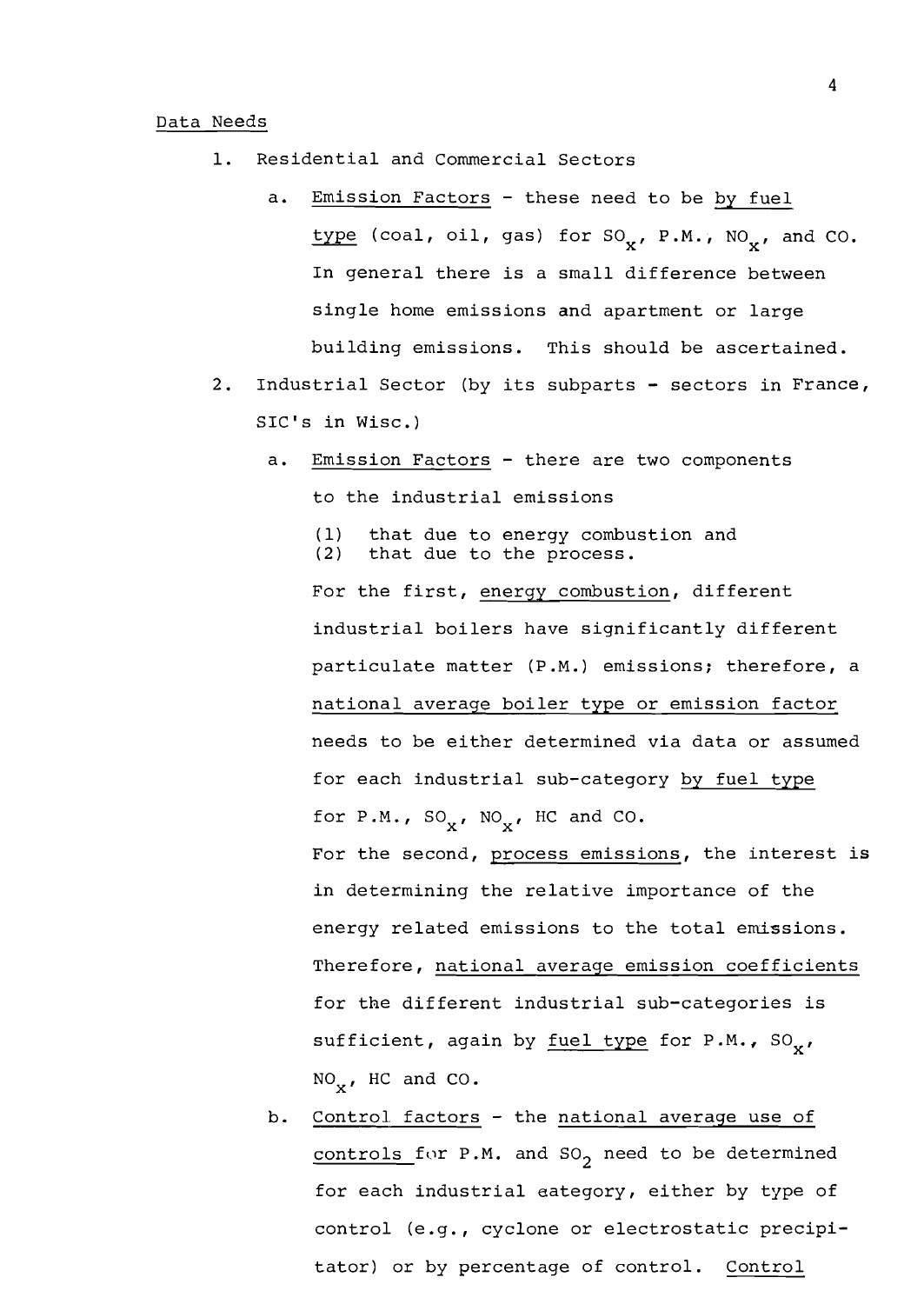strategy for the future is also desirable to have.

- 3. Transportation Sector
	- a. Emission Factors by mode of transportation (generally gm/vehicle-mile) for  $NO_{\rm\bf x}^{}$ , CO, HC, P.M. and  $SO_{x}$ .
	- b. Control Factors by mode of transportation and any control strategy planned for the future.
- 4. Fuel Characteristics
	- a. percent sulfur (coal, oil)
	- b. percent ash (coal)

The second part of the emissions submodel is concerned with a comparison of the emission influx into the subregion. (For a more detailed discussion see WP-75-61, pp. 18-21).

## Data Needs

- 1. Urban area of subregion (total)
- 2. Rural (non-mountainous) area of subregion that is habitable.
- 3. Wilderness (mountain, forest, etc.) area of subregion
- 4. The fraction of industrial activity or energy use located in the urban area of the subregion, as a subregion average or in more detail, if possible.

## B. Dose-Impact Submodel

The dose impact submodel consists of two parts. The first is <sup>a</sup> model to estimate ambient air concentrations of P.M. and  $SO_2$  and the associated 24 hour geometric standard deviation, given the emissions. The model focuses mainly on urban areas and uses demographic, monitoring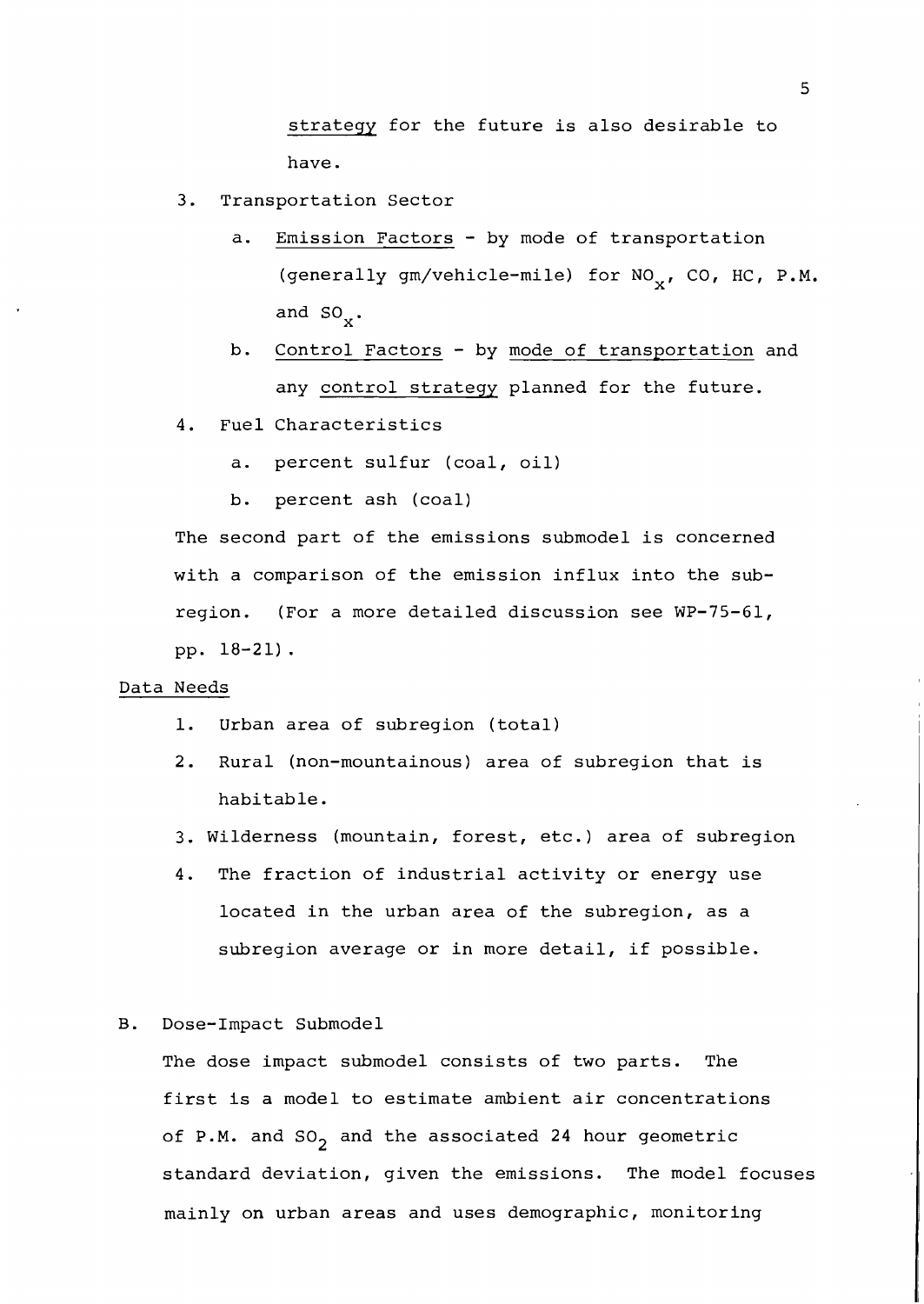and diffusion modelling data. The second is <sup>a</sup> human health impact model that uses 24 hour average  $SO_2$  concentrations as the health impact indicator of increases in morbidity and mortality in certain subgroups of the population. These are shown schematically in Figure 3.

## (a) Ambient Concentration Model



(b) Health Impact Model



## Figure 3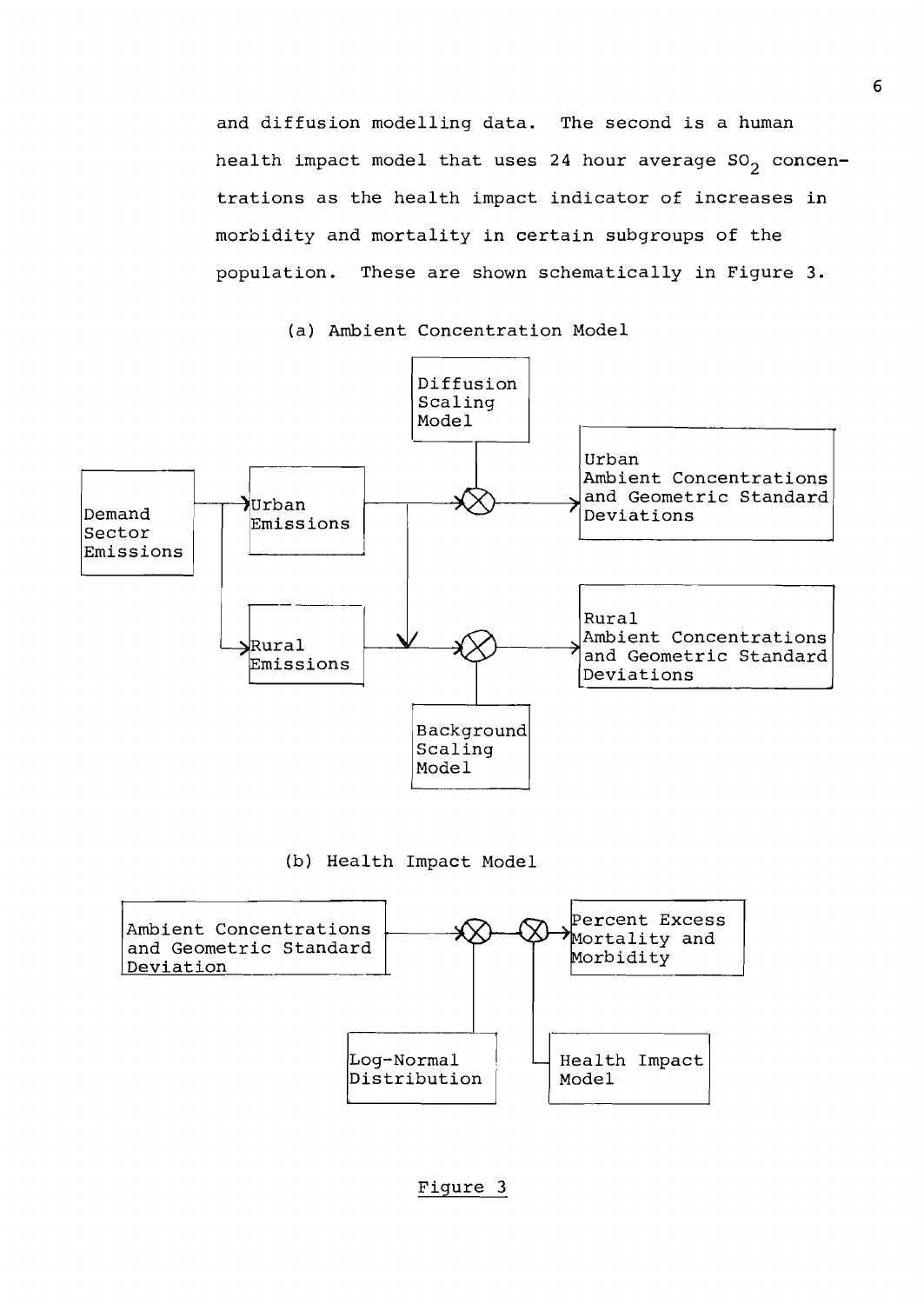- 1. Ambient Concentration Model
	- a. Demographic Data
		- urban population (1950, 1960, 1970 and future projections) by city.
		- urban area for the same years as population
		- total rural population for same years as urban.
		- number of industrial point sources in the urban area or the number of industries by city, if possible, and if possible their general location.
		- the general location of the industries in the rural areas, i.e., are they evenly spread out or clumped along certain major routes ar directions.
	- b. Monitoring Data (for base year 1972 or 1973)
		- Geometric Annual Average Concentration of  $SO_2$  and P.M. (SO<sub>2</sub> can also be Arithmetic Annual Average) by city and in rural areas.
		- Geometric Standard Deviation of  $SO<sub>2</sub>$  and P.M. data for the above, or as a surrogate, the 24 hour maximum observed and the number of observations taken during the year.
	- c. Emissions Data
		- Percent of total P.M. and  $SO_2$  emissions in the industrial subsectors that are related to direct energy combustion. This may require the use of production data and industry emission factors together with fuel use and boiler emission factors by industry subsection. See the above discussion for the emissions submodel.
	- d. Meterological Data
		- Wind rose patterns (frequency of wind speed by direction)
		- Atmospheric stability frequency factors.
	- e. Point Source Data
		- Average height of the industrial stacks (chimneys) and the power plant stacks.
		- Projections of the future heights of these stacks (as part of a control strategy) .

(Note: the following data is the most difficult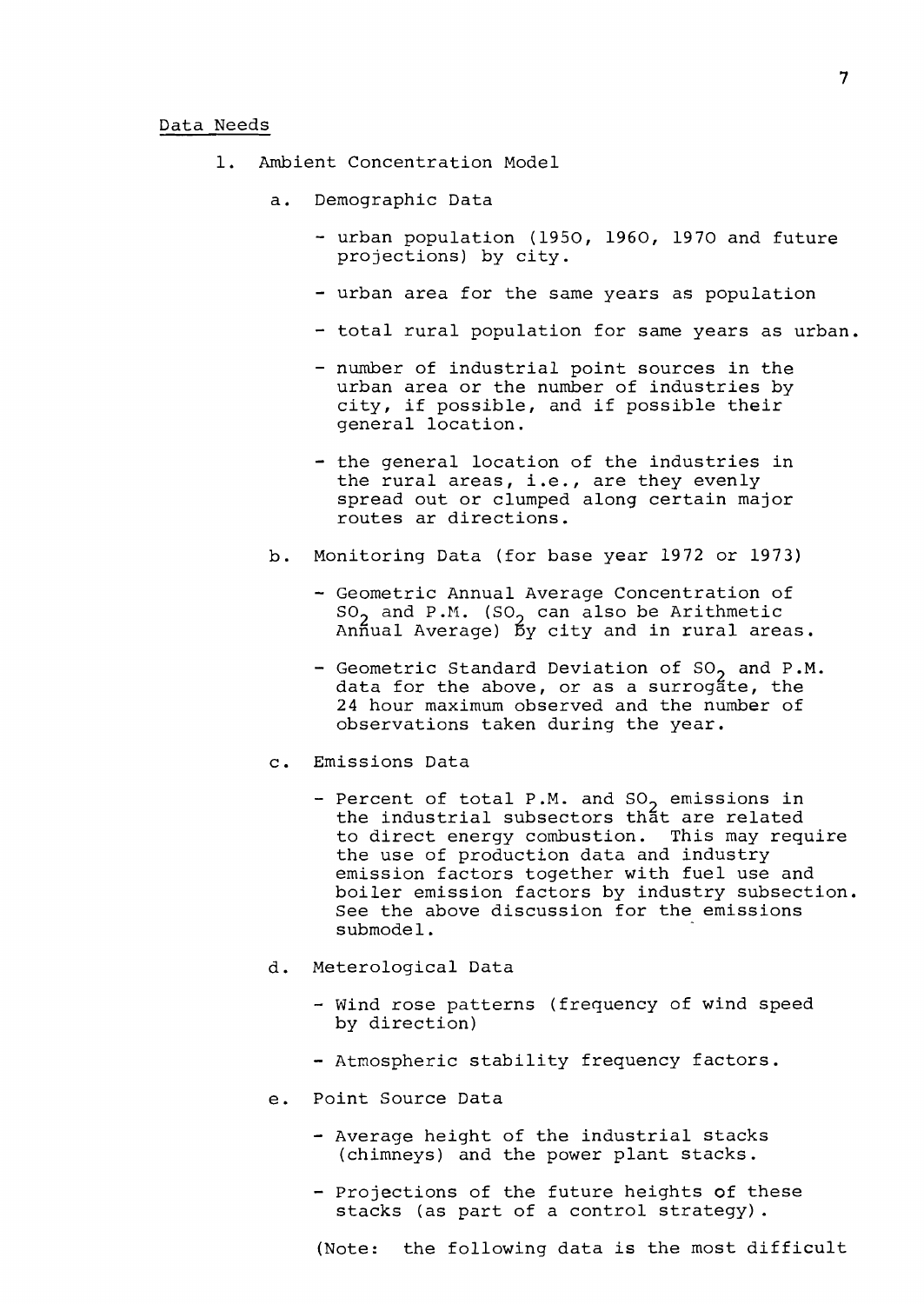to obtain and is included here more for completeness and should be attempted last). - Stack characteristics for industries and power plants stack height (meters) stack exit diameter (meters)<br>gas volume flow rate (m'/min.) gas volume flow rate (m<sup>3</sup>/min.) gas corame from face (<sup>o</sup>C) gas exit velocity (m/sec) thermal heat rate of boiler feeding stack (kilocal/sec.)

- 2. Health Impact Model
	- a. Demographic Data
		- Death rates (lOOO/year)
		- Number of people over 65 with pre-existing heart and lung disorders, or if need be an estimate.
		- Percent of total population that is asthmatic, or an estimate
		- Number of children aged  $0$  13
		- Number of adults over 21 and the percent that smoke

## III. Supply Sector Impacts

A. Electricity Impact Submodel

The electricity impact submodel calculates a set of environmental impacts associated with model power plants of five types: coal, pressurized water reactor (PWR) , boiling water reactor (BWR) , high temperature gas-cooled reactor (HTGR), and liquid metal fast breeder reactor (LMFBR). The impact pathways are shown in Figure **4.** It should be noted that this model also considers impacts generated outside the region due to fuel use within the region.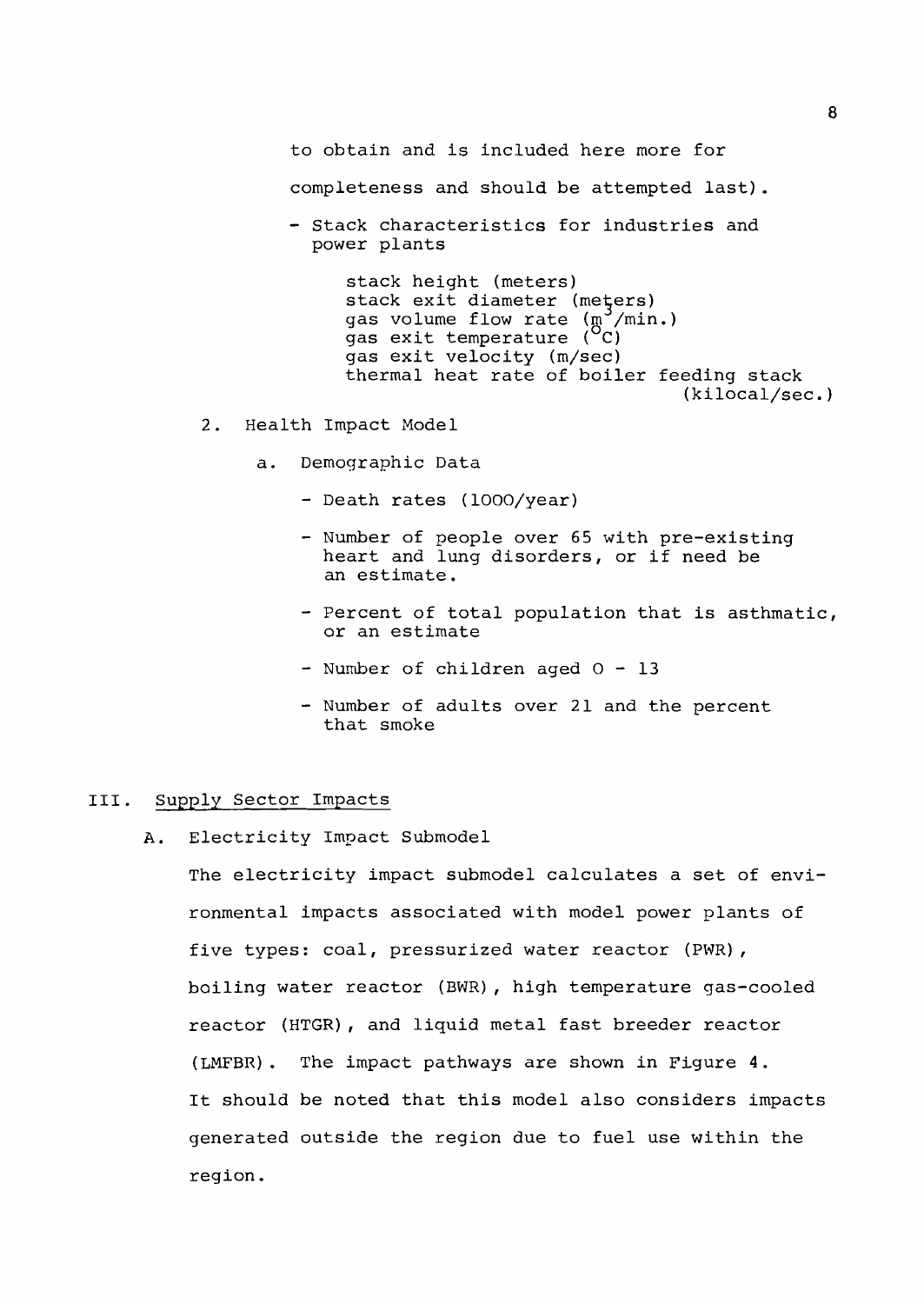

Figure 4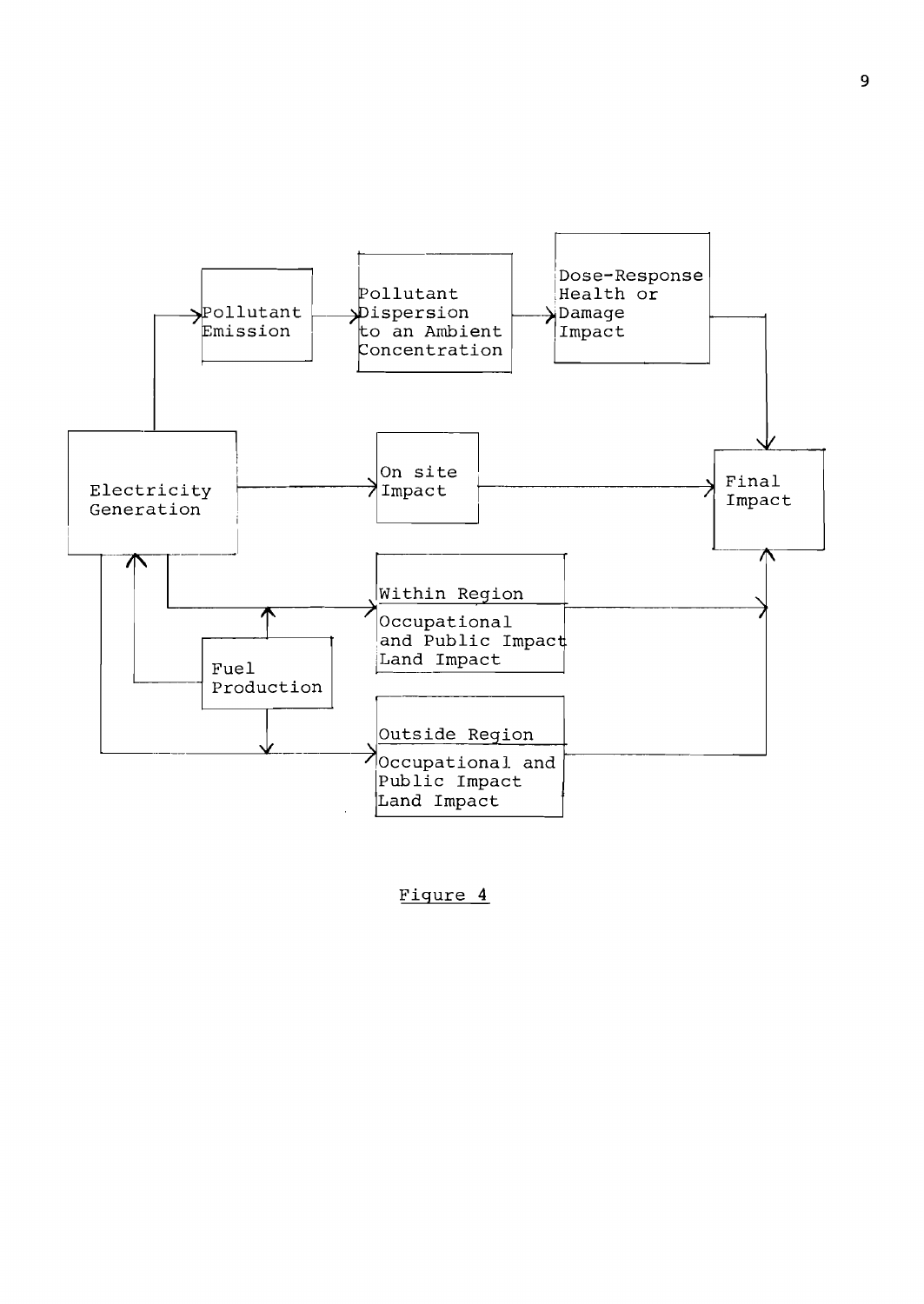The following list contains the most important elements of

- <sup>a</sup> longer list included as an appendix to this paper
	- 1. Coal Power
		- a. Coal characteristics
			- heat content per unit mass
			- sulfur content
			- ash content
			- trace element content
		- b. Accident rates
			- fatalities per metric ton mined underground, fatalities per metric ton mined by surface mining
			- are time series data available for these rates? also, nonfatal injury rates.
		- c. Freight train accident rates (or coal train, if available)
			- public fatalities per train mile
			- $-$  public nonfatal injuries per train mile
			- occupational fatalities per train mile
			- occupational nonfatal injuries per train mile
			- what is the average shipping distance for coal used in electric generation? Or are plants located at mine sites?
		- d.  $SO_2$ , P.M.. NO<sub>x</sub>, etc. emissions
			- are  $SO<sub>2</sub>$  controls contemplated
			- what fraction of ash is collected or emitted?
		- e. What types of cooling systems are currently used and what types are expected to be used in the future
	- 2. Nuclear Power
		- a. What types of nuclear plants are expected in the future
		- b. Uranium mining data
			- percent surface mined and percent underground
			- accident rates per unit mined by mining type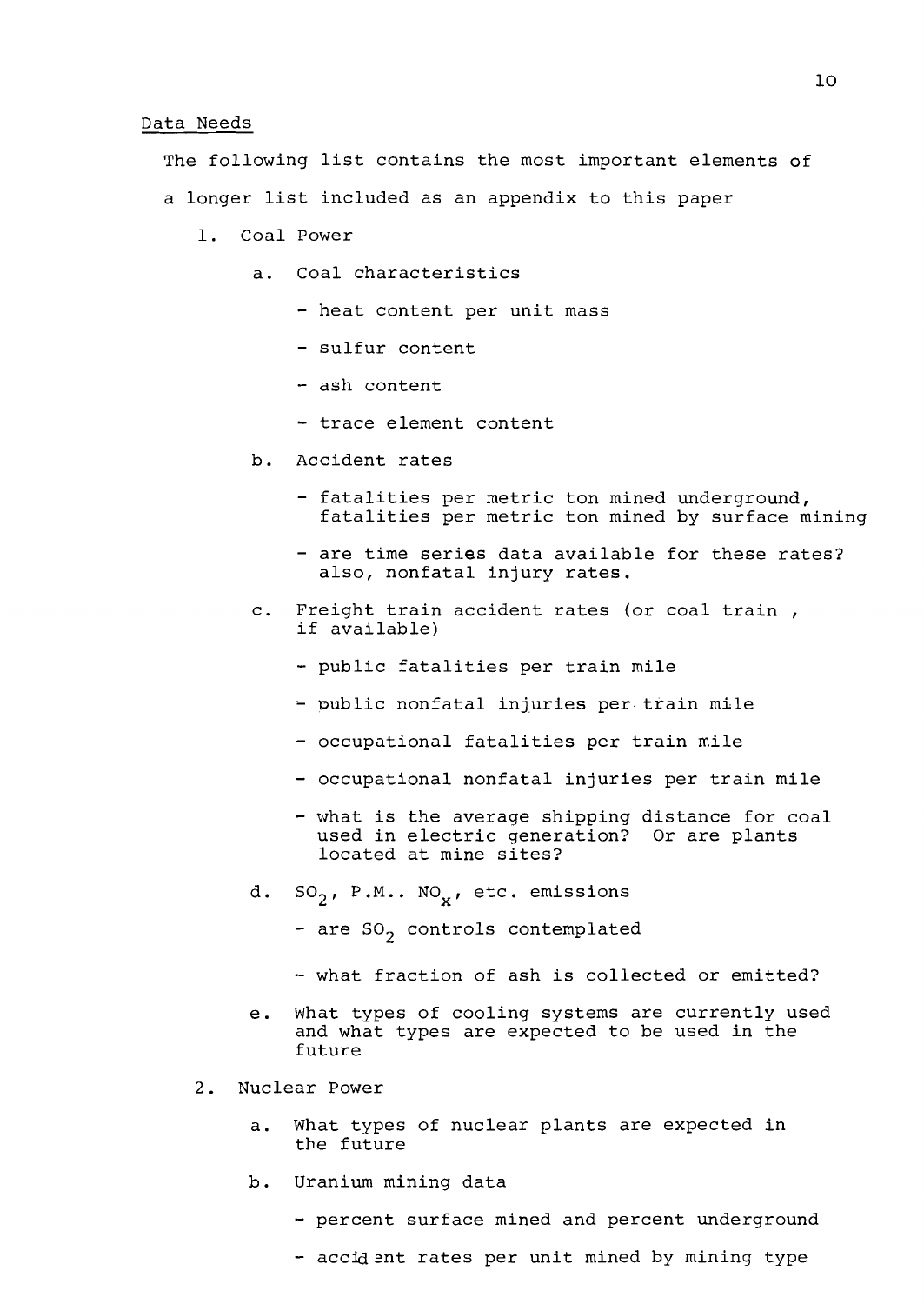- c. What is the equilibrium burnup (megawatt days thermal energy per metric ton fuel) for all reactor types being considered
- d. What are the typical radioactive releases by specific radionuclide per year from the reactors? (per unit generation) Noble gases (Kr and Xe) , iodine, tritium, cessium, strontium, etc. specific radionuclider if possible, Kr-87, K4-88, Xe-133, etc.
- e. Is the fuel fabricated and reprocessed in the region or elsewhere? What is the shipping distance (typical) between reactor and the reprocessing plant?
- B. Thermal pollution (Water)

The thermal pollution model calculates the increase in temperature of a river over its "natural" temperature due to the river water's use for power plant cooling and due to man's general activity on the river. <sup>A</sup> schematic of the model is shown in Figure 5.

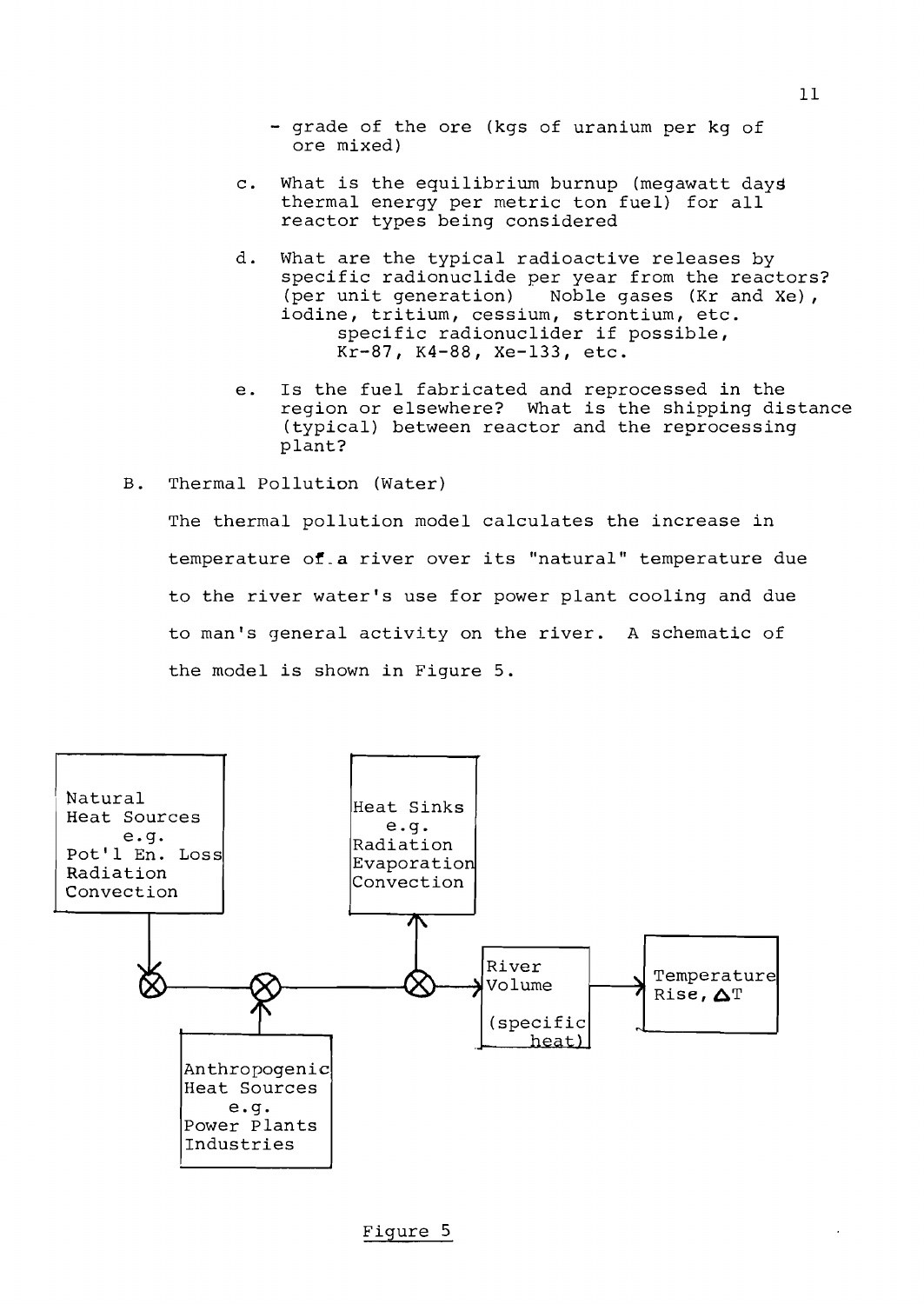- 1. The Probability Distribution Function (pdf) of:
	- flow rates, Q, of the river in study (and other rivers leaving the region) .
	- width of the river
	- water temperature,  $T_{_M}$ , within the reach of river water compenses of two mathems and reading
	- wind velocity,V, at any point near the river and near power plant sites or future sites, if possible, at <sup>a</sup> height of 2m (the height should at least be known) .

If the pdf's are not available, some characteristics of them are necessary (mean values, fractiles). Also, the mean values of Q,  $T_{_W}$ , and V for each month of the year would be helpful.

- 2. Standards set for the maximum river water temperature
- 3. Data on fog frequency in the river valley (average number of days with fog for each month of the year) .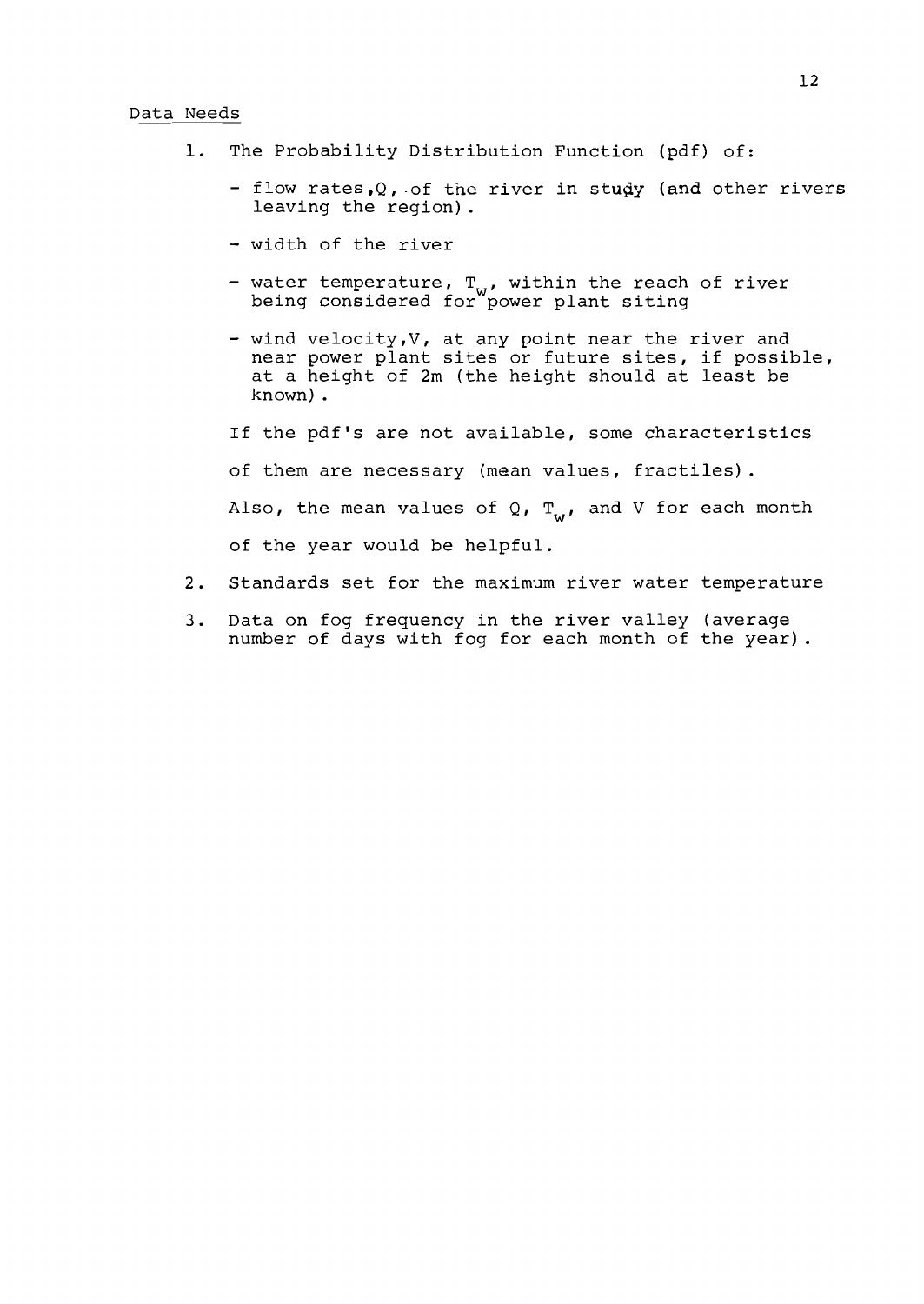#### APPENDIX

# Important Data Requirements for Electricity Impact Model

(most important indicated by \*)

#### Coal Power

- \* (1) Coal characteristics
	- heat content per unit mass
	- sulfur content
	- ash content
	- trace element content
	- (2) Land needed for mining
		- surface area disturbed per metric ton mined - subsidence from underground mining?
	- (3) What type of coal mining?
		- percentage surface
		- percentage underground
- \* (4) Accident rates
	- fatalities per metric ton mined underground, fatalities per metric ton mined by surface mining
	- are time series data available for these rates? also, nonfatal injury rates.
- \* (5) Freight train accident rates (or coal train if available)
	- public fatalities per train mile
	- public nonfatal injuries per train mile
	- occupational fatalities per train mile
	- occupational nonfatal injuries per train mile
	- what is the average shipping distance for coal used in electric generation? Or are plants located at mine sites?
	- (6) Typical coal power plant characteristics
		- efficiency (Kwh/En in) or details of plant efficiency,
		- e.g. boiler, cooling tower, emission controls
		- capacity at <sup>a</sup> single site
		- population within 80 kilometers
- \* (7) SO<sub>2</sub>, particulate, nitrogen oxides, etc. emissions
	- are SO<sub>2</sub> controls contemplated?
	- what fraction of ash is collected or emitted?
	- (SO<sub>2</sub>, ash)  $\rightarrow$  collected + emitted = total (SO<sub>2</sub>, ash)
	- total trace element emissions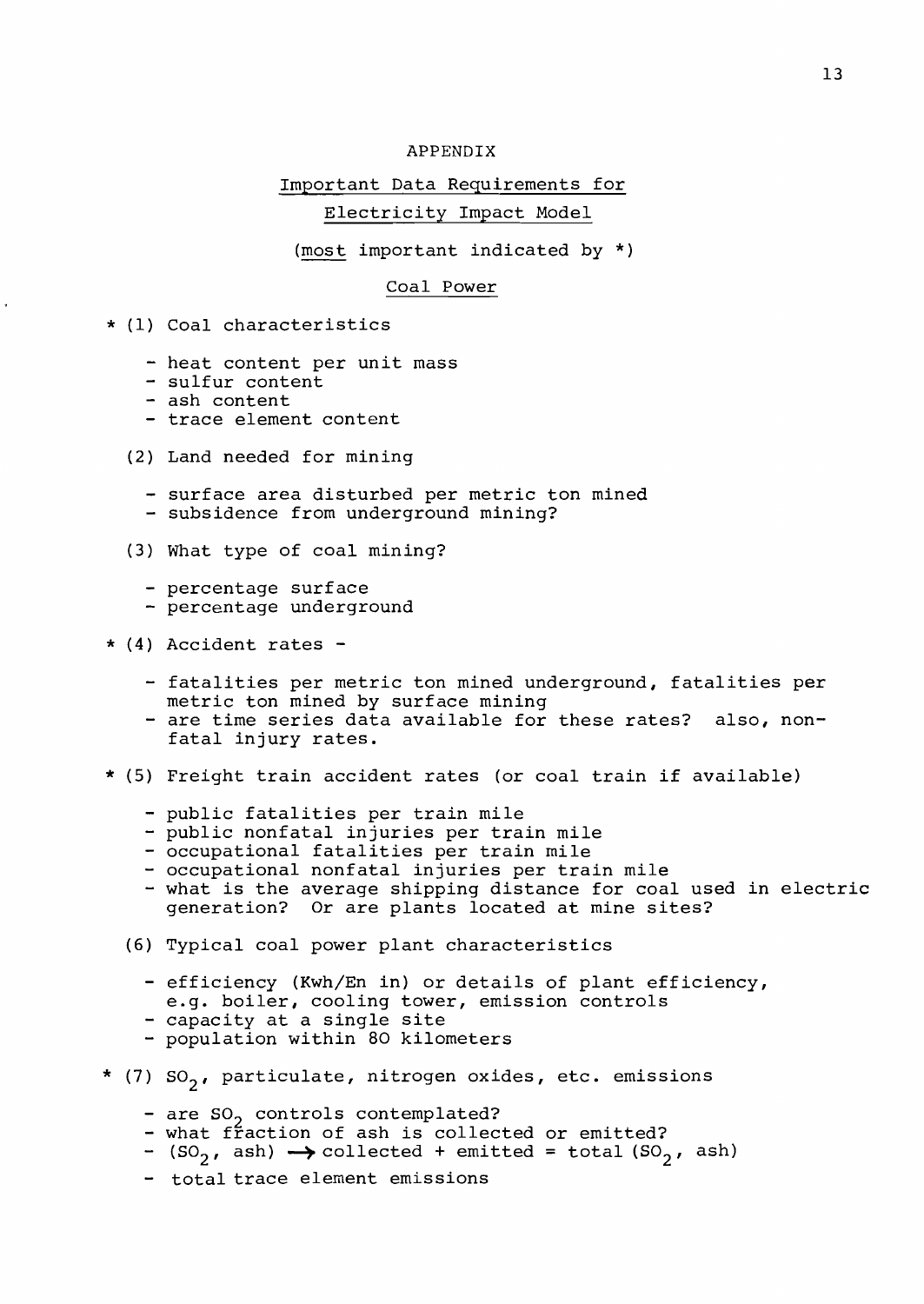- (8) Is the coal cleaned at cleaning plants to remove pyritic sulfur and other impurities? Or is coal processed?
- (9) Incidence rate for disabling black-lung disease in underground coal mining
- (10) What types of cooling systems are currently in use and what types are expected to be used in the future? Once through, material draft cooling towers, mech. draft cooling towers, artifical lake, spray canal, dry towers? Also for nuclear plants. Is there any difference between coal and nucelar as far as cooling system selection is concerned?

## Nuclear Power

(1) What types of nuclear plants are expected in the future? My current lists indicate the following (Nuclear News, Feb. 1975):

| Reactor<br>Rheinsberg 1 |  | Size<br>75 MWe | Type<br>PWR | Completion Date<br>1966 |
|-------------------------|--|----------------|-------------|-------------------------|
|                         |  |                |             |                         |
| Nord 1-2                |  | n              | PWR         | 1975                    |
| Nord $2-1$              |  | n              | PWR         | 1977                    |
| Nord $2-2$              |  | u              | PWR         | 1978                    |

hre other types of reactors being considered other than pressurized water reactor?

(2) Uranium mining data similar to coal if available

- percent surface mined and percent underground
	- accident rates per unit mined by mining type, i.e. under-
	- ground or surface - grade of the ore (kilograms of uranium per kilogram of ore mixed - in the U.S. this figure is only 0.2% or 0.002 Ibs/lb)
		- land disturbed for surface mining per unit of uranium mined
		- where is the uranium mined? outside region?
- (3) Enrichment plant tails assay what is the % U-235 in total uranium that is produced as tailings at the enrichment plant? U.S. value is typically 0.2-0.3%. Natural uranium is 0.71% U-235
- (4) Will plutonium produced be recycled in the PWRs?

\* \*

\*